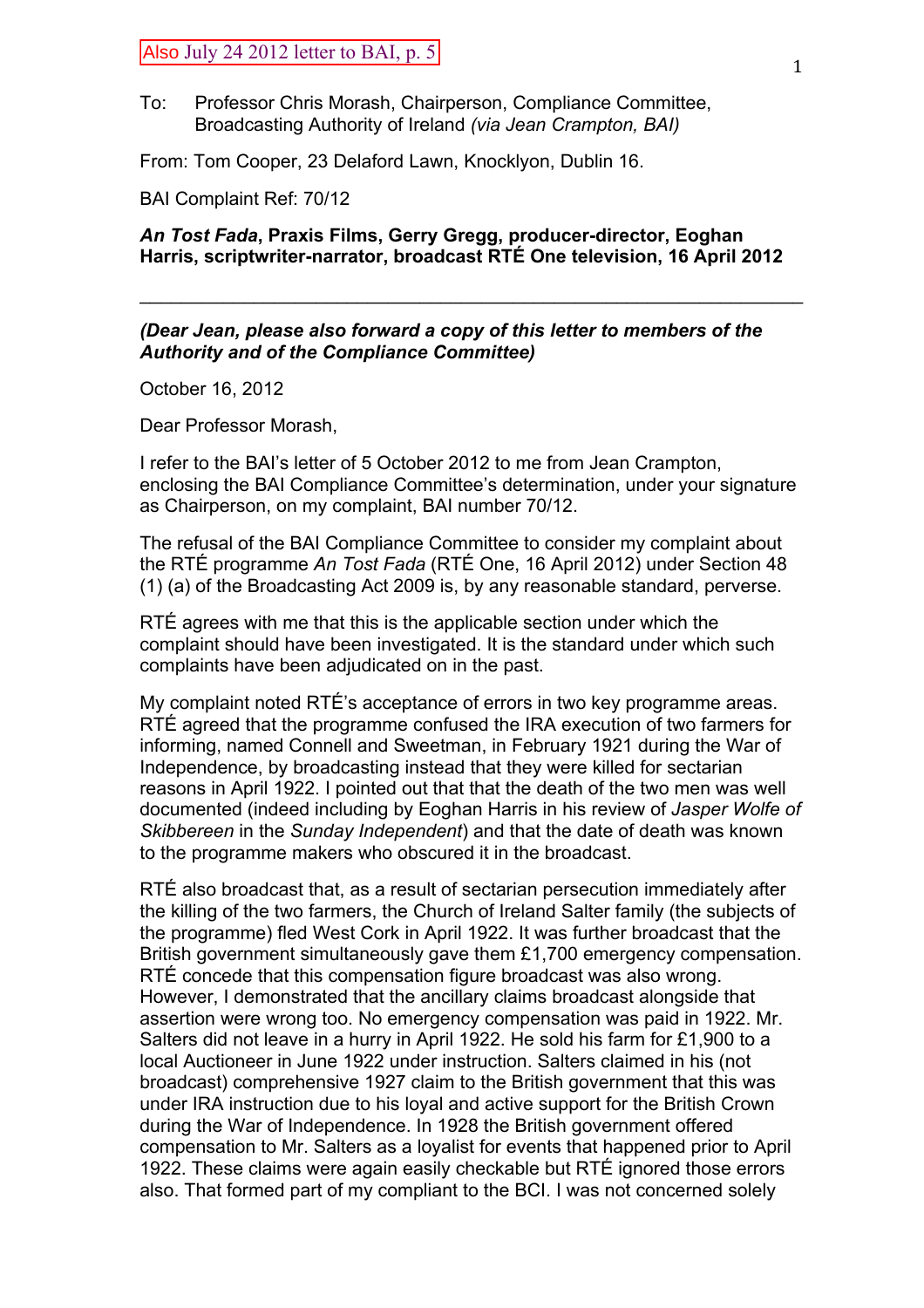with the actual amount of compensation (a false nitpicking impression promoted by RTÉ and unfortunately amplified by you).

I was concerned that RTÉ portrayed falsely the political persecution of a loyalist who supported the British government during the War of Independence as sectarian persecution. I was concerned that RTÉ used this example to create an impression of generalized sectarianism from republican forces throughout the War of independence and afterwards. I was concerned that RTÉ relied on a demonstrably fallible but honestly expressed view of events about his family, that occurred three years before 87-year-old Rev'd George Salters (the main interviewee) was born. A competent objective broadcaster would have checked the views expressed by Rev'd Salters. Events in the past are not exempt from statutory regulation by virtue of their presumed antiquity. The programme could have been an enlightened pathway of personal discovery. Instead it was made to fit within a preconceived agenda that excluded uncomfortable facts.

I also noted that RTÉ had abandoned the perfectly sound policy of employing a competent historian on historical documentaries (not merely 'controversial' ones) who would hopefully be in a position to question incompetent, incorrect and biased presentations of the past. I asked RTÉ and the BCI to consider reinstating this sensible practice.

I also claimed that a photograph of members of the Salter family in Edwardian costume from the early part of the  $20<sup>th</sup>$  Century (c. 1905) was presented as taken in 1915 and used to demonstrate sectarian antagonism toward the Salters, who, it was claimed, all emigrated after 1915. I demonstrated that these claims too were factually incorrect.

Finally, I asked, as per Broadcasting act stipulations, for a balancing programme.

RTÉ and now the BCI contend that the "personal" views of an 87 year old clergyman, Rev'd Salters (who Eoghan Harris and Producer Gerry Gregg used to promote their view of this period of Irish history), are not subject to fact checking, and that the resulting mistakes in Rev'd Salters' 'recollection' of events, that happened three years before he was born, are not subject to the statutory requirement test of fairness, impartiality and objectivity.

However, your interpretation of applicable sections of the Broadcasting Act is demonstrably false.

Section 48 (1) (a) of the Broadcasting Act 2009 refers to a complaint that 'a broadcaster did not comply with one or more of the requirements of section 39  $(1)$  (a) and (b)' of the Act.

Section 39 (1) (b), the relevant section, states:

"[Every broadcaster shall ensure that] the broadcast treatment of current affairs, including matters which are either of public controversy or the subject of current public debate, is fair to all interests concerned and that the broadcast matter is presented in an objective and impartial manner and without any expression of his or her own views, except that should it prove impracticable in relation to a single broadcast to apply this paragraph, two or more related broadcasts may be considered as a whole, if the broadcasts are transmitted within a reasonable period of each other."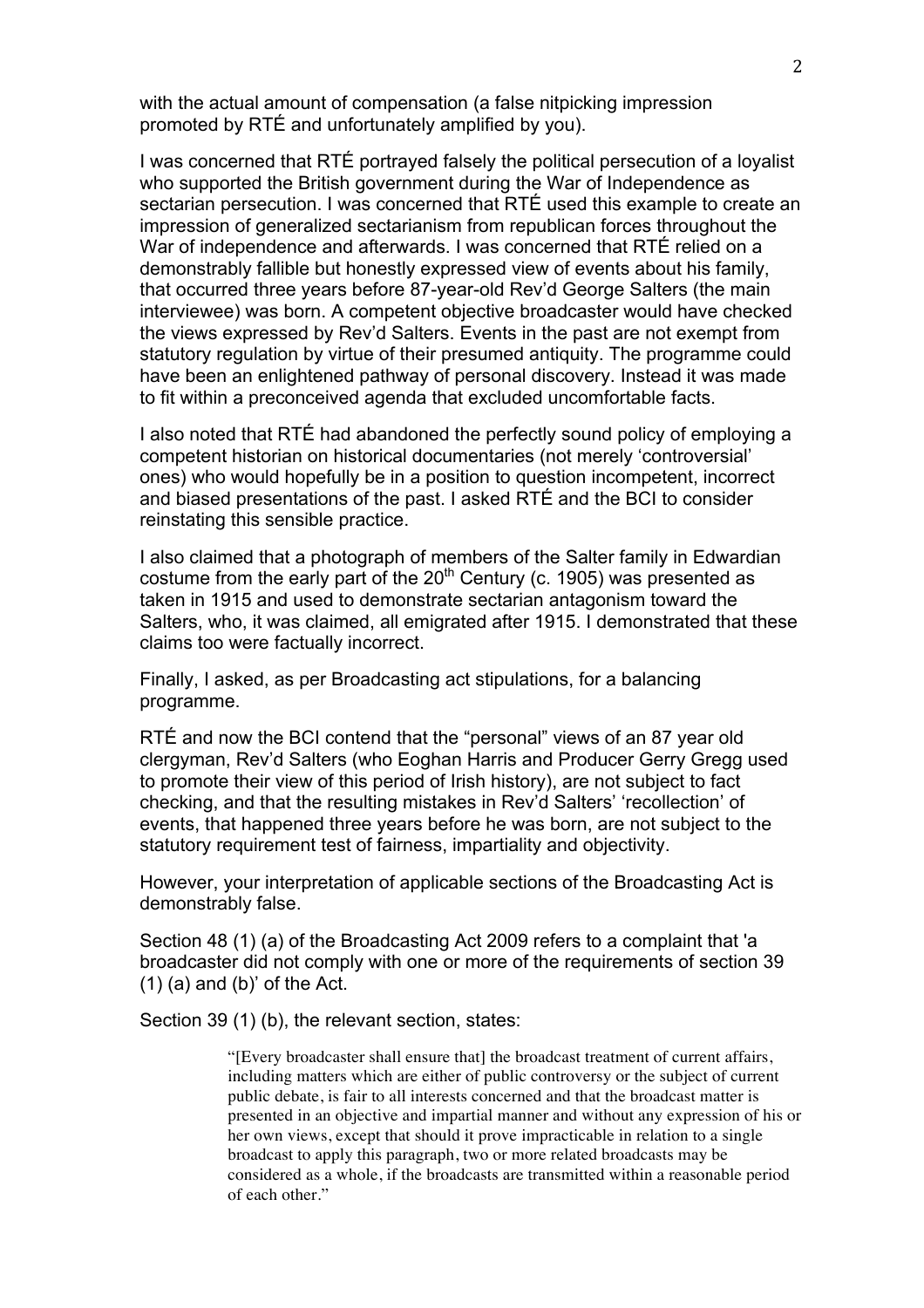In your determination (p. 5) you state:

"while the programme focused on a matter of debate and controversy amongst historians, it was the Committee's view that the item did not, contrary to the views of the complainant and the broadcaster, constitute news and current affairs as it was not a matter of current public debate and controversy. For this reason, it did not have to comply with the statutory requirements for fairness, objectivity and impartiality in news and current affairs."

I take issue with this.

First, I would like you to please indicate where in the Broadcasting Act it states that, 'debate and controversy amongst historians', on subjects that are also the subject of television programmes, is not to be considered a 'matter […] of public controversy or the subject of current public debate' (definition of current affairs, Broadcasting Act, section 39 (1) (b)). Can you please indicate other professions whose favoured subject matter for debate is, when broadcast, in your view also not considered part of public debate or controversy?

In my view your position on this point entirely misconstrues the plain meaning of the Broadcasting Act in this context.

Second, the subject matter of the programme, sectarianism during the War of Independence, is probably one of the most often publicly considered topics in Irish history. Indeed, the programme's narrator and scriptwriter, Eoghan Harris has written about that topic consistently for at least fourteen years in columns in the *Sunday Times* and *Sunday Independent*.

The subject matter has also been considered in the *Times Higher Education Supplement*, *The Irish Times*, *The Sunday Times*, *The Irish Independent*, *Phoenix* magazine and by other news media in 2012 alone. I outlined some examples in my email to the BAI of 24 July 2012 (copy appended to this letter). The subject is also part of an ongoing debate in *History Ireland* magazine since January of this year (*History Ireland* is a publication freely available in shops, by subscription and online, consulted by numerous members the general public, some of whom may be historians). Last January the National Library hosted a public debate on this subject, entitled, *The War of Independence, Four Glorious Years or Squalid Sectarian Conflict*. The speakers were Professor David Fitzpatrick and Dr Eve Morrison of TCD, Dr John Borgonovo of UCC and Dr John Regan of Dundee. Over 150 attended and a video of the debate is available on the internet. In April 2012 in Cork, over 500 people attended two public lectures on the subject from Dr Regan and from Dr Andy Bielenberg of UCC in the Imperial Hotel, Cork. Rev'd Salters attended, as did other members of the Church of Ireland community in Cork. Whoever informed you that publicity shy historians huddle together in small rooms in academic institutions to discuss this subject is sadly mistaken.

I ask that the Broadcasting Commission of Ireland to reconsider its mistake and reverse a decision that may come to be viewed as a biased broadcasters' charter. It has the potential to destroy public service broadcasting and to institute a regime in which personal observations are broadcast with impunity,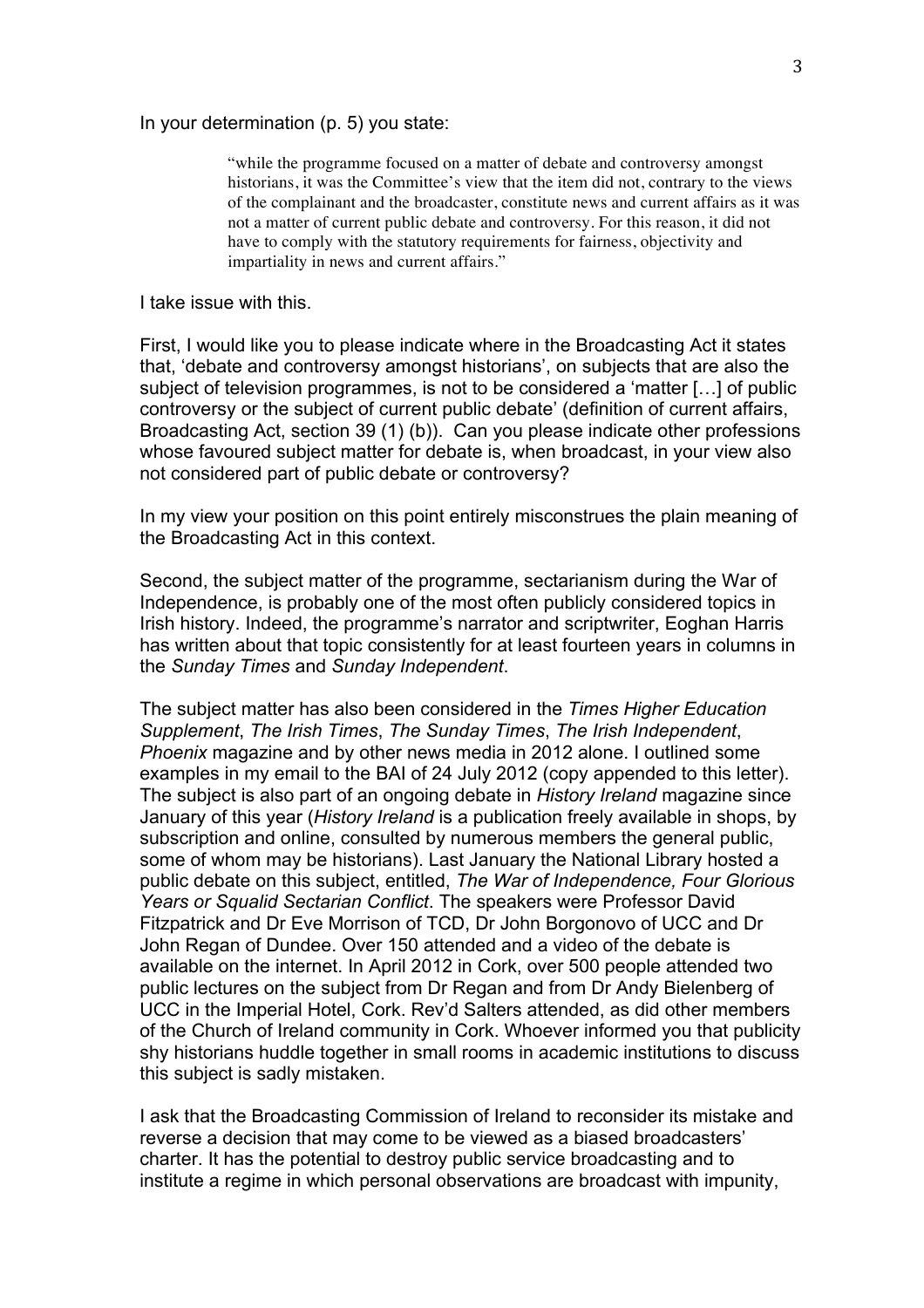without being subject to basic codes of journalistic and broadcasting ethics requiring that facts be checked. It is your job to be the gatekeeper of the public interest, not to open the door to tendentious observations masquerading on a public service broadcaster as authoritative, researched, information. I do not blame Rev'd Salters for the mistakes broadcast by the programme and I object to RTÉ blaming him for RTÉ's mistakes. I blame broadcasters who used the uncorroborated and unchecked opinions of an 87 year old man, about events long ago in which he played no part (being unborn), to pursue their frequently expressed political and historical agenda.

Finally, a question, one of the compliance committee members is a *Sunday Independent* colleague of Eoghan Harris, Professor Colm Kenny. Can you tell me if he declared an interest during the Compliance Committee discussions on this complaint and whether he took any part in the deliberations on this complaint?

Yours sincerely,

Tom Cooper

(July 24 2012 letter to BAI follows overleaf)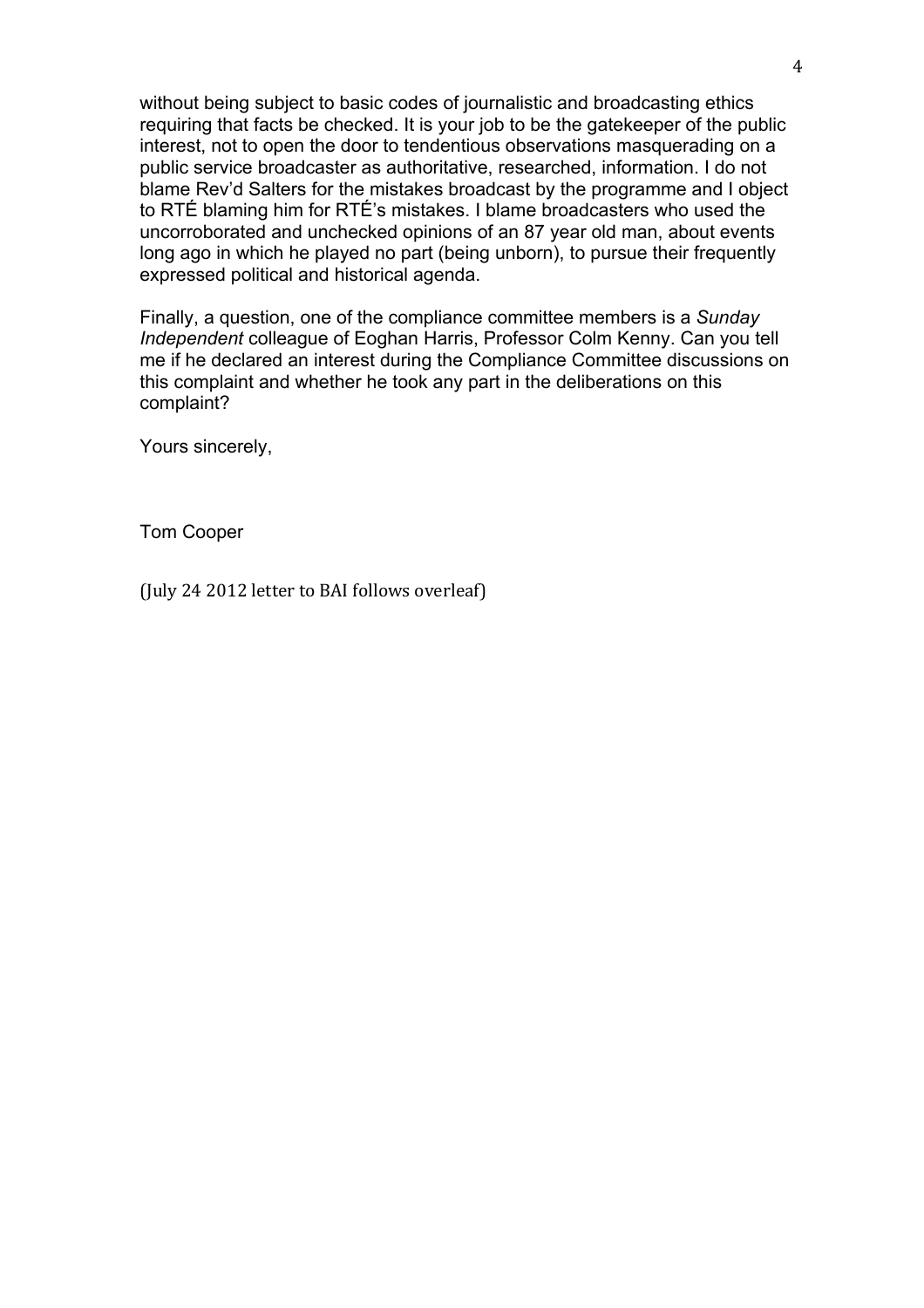Appendix – Tom Cooper letter to BAI, 24 July 2012

----- Forwarded Message ----- From: Tom Cooper <tomcooper22@yahoo.co.uk> To: "complaints@bai.ie"  $\leq$ complaints@bai.ie> Sent: Tuesday, 24 July 2012, 12:57 Subject: Complaint Ref: 70/12

23, Delaford Lawn, Knocklyon, Dublin 16

July 24th 2012

Dear Jean,

Thank for your call yesterday morning (July 23rd) and for your subsequent email. I appreciate your advice. I have since taken a look at the Broadcasting Act and the relevant section stating,

*39.— (1) Every broadcaster shall ensure that—*

*(a) all news broadcast by the broadcaster is reported and presented in an objective and impartial manner and without any expression of the broadcaster's own views,*

*(b) the broadcast treatment of current affairs, including matters which are either of public controversy or the subject of current public debate, is fair to all interests concerned and that the broadcast matter is presented in an objective and impartial manner and without any expression of his or her own views, except that should it prove impracticable in relation to a single broadcast to apply this paragraph, two or more related broadcasts may be considered as a whole, if the broadcasts are transmitted within a reasonable period of each other.*

Section 39 (b) suggests that current affairs material "include [es] matters which [is] either of public controversy or the subject of current public debate". That being so, I believe that rules regarding impartiality, objectivity and fairness apply to the An Tost Fada programme. To demonstrate that the subject mater is an aspect of current public debate, one need only refer to Eoghan Harris's Sunday Independent columns over a number of years. More particularly, I refer you to his column of 15 April 2012, 'Canon George Salter's story breaks the long silence', which began:

"RTÉ is rightly getting stick for its rough treatment of Fr Kevin Reynolds. But it balances the books a bit tomorrow night on behalf of another clergyman, Canon George Salter of Cork. An Tost Fada (The Long Silence) tells the redemptive story of Salter's journey home to the Dunmanway farm from which his father was driven 90 years ago, in April 1922."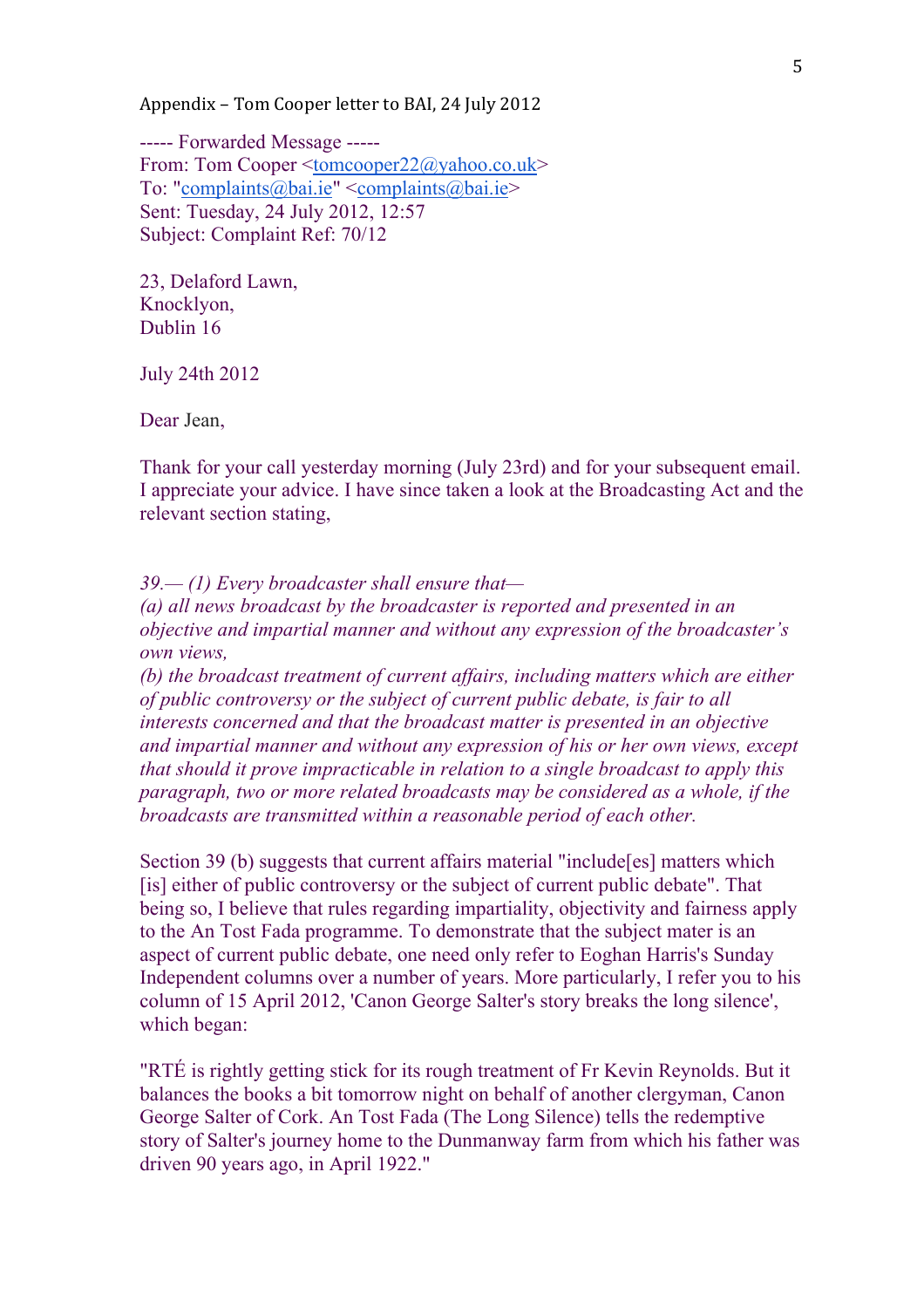The following week, 22 April 2012, his column, 'How Haughey hinterland was rebuffed by O'Reilly regime', began, "Last Monday RTÉ showed An Tost Fada... It was the most important programme in which I have ever been involved."

On both occasions Mr Harris linked the subject matter of the programme to political debate. He followed by taking issue with those who disagree with his narration and scripting of An Tost Fada. I refer you to, 'Time to stop nitpicking - say sorry and then shut up', 6 May 2012. This column criticised a letter writer, the historian Brian Murphy, again related An Tost Fada to RTÉ's treatment of Fr Reynolds on Prime Time and also mentioned the BAI. It concluded, "in the week that was in it, the week of Cardinal Brady or the BAI report on RTÉ, Salter's testimony reminds us never to stay silent when we should speak out." Mr Harris's view is that those who disagree have no valid argument and should "shut up", a view he believes the An Tost Fada programme vindicated. Perhaps that is why other views were excluded on the programme in question, contrary to the provisions of the Broadcasting Act. It is not only Eoghan Harris who believes that the An Tost Fada programme is part of an ongoing current debate. Kevin Myers believes so also. In 'Healthy societies don't dwell on identity, which is why the annual examination of true Irishness makes me yearn for winter' (Irish Independent 20 April 2012), Myers linked the programme content to his well worn opposition to the state commemorating the 1916 Rising.

In his 'Time to... shut up' column and also in 'Peace means casting a cool eye on past atrocities' (29 April 2012, in which he yet again praised his own programme), Eoghan Harris mentioned the fourteen-year-old debate on the controversial historian, the late Peter Hart. Harris observed in the 29 April column, "the field has been dominated by Peter Hart's 1998 classic: The IRA and it's Enemies: Violence and Community in Cork, 1916-23. Most of what's been published consists of challenges to Hart's conclusions by academics and extreme nationalists -- whose views seem to increasingly converge".

The academics currently debating Peter Hart's treatment of sectarianism during the War of independence include Andrew Bielenberg (UCC), David Fitzpatrick (TCD), Niall Meehan (GCD), John Regan, (Dundee).

See Times Higher Education, 'Between the lines of a tale of murder and motive', Matthew

Reisz(http://www.timeshighereducation.co.uk/story.asp?storycode=419986); 'Troubles and strife as IRA historian draws peers' fire', John Gill,

 $(http://www.timeshighereducation.co.uk/story.asp?storyCode=402611&sectionc$ de=26). See also Irish Times report (30 April 2012), 'Historian disputes sectarian motive for murder of 13 Protestants in Cork'

(http://www.irishtimes.com/newspaper/ireland/2012/0430/1224315363494.html). See also, 'Historians clash over Protestant massacre', Justine McCarthy, Sunday Times, 13 May 2012; 'An Uncivil War in Academia', Justine McCarthy, Sunday Times magazine (Ireland) 10 June 2012. In addition, the subject has been